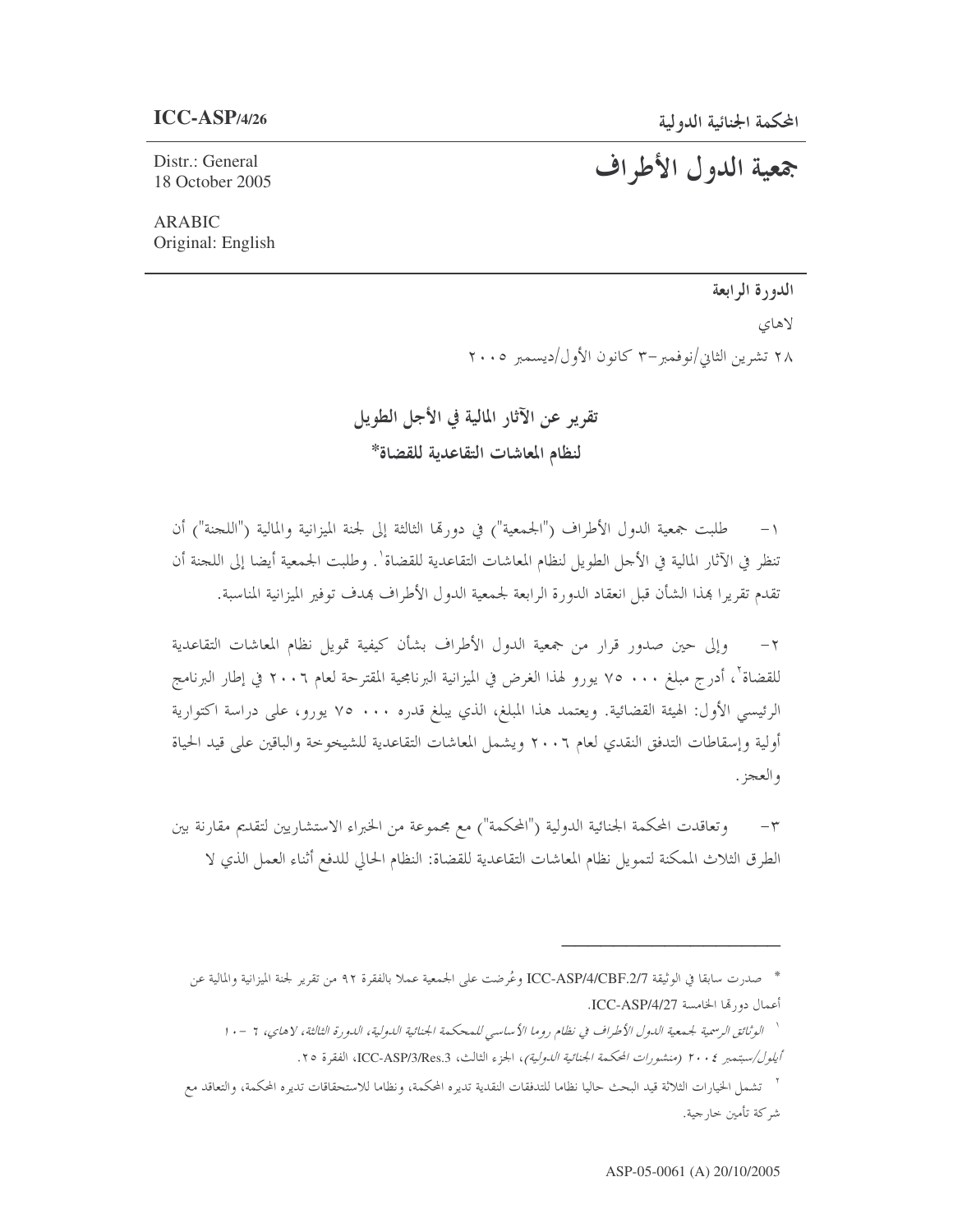توجد بمقتضاه مبالغ سابقة، ونظام الاستحقاقات الذي قد تديره المحكمة، ونظام الاستحقاقات الذي تديره شركة للتأمين. ويصف المرفق الخيارات الثلاثة لتمويل نظام المعاشات التقاعدية لقضاة المحكمة في الأجل الطويل. وتعتزم المحكمة أيضا دراسة خيارات أخرى مثل التعاون مع نظم المعاشات التقاعدية للهيئات القضائية والمحاكم التابعة للأمم المتحدة. وستقدم المحكمة تقريرا بشأن نتائج هذه الدراسات في أقرب وقت ممكن.

ويتطلب حياران من الحيارات الثلاثة الواردة في المرفق تمويلا كبيرا في المرحلة الأولية لإقامة نظام  $-\xi$ المعاشات التقاعدية. وحققت المحكمة في السنة المالية ٢٠٠٤ في إطار البرنامج الرئيسي الأول: الهيئة القضائية فائضا تراكميا يزيد على ١,١ مليون يورو. وفي حالة صدور قرار من الجمعية بتطبيق نظام الاستحقاقات على المعاشات التقاعدية لقضاة المحكمة، من المقترح أن تستخدم الفوائض من السنة المالية ٢٠٠٤ والسنوات القادمة لوضع الأساس اللازم لنظام المعاشات التقاعدية للقضاة.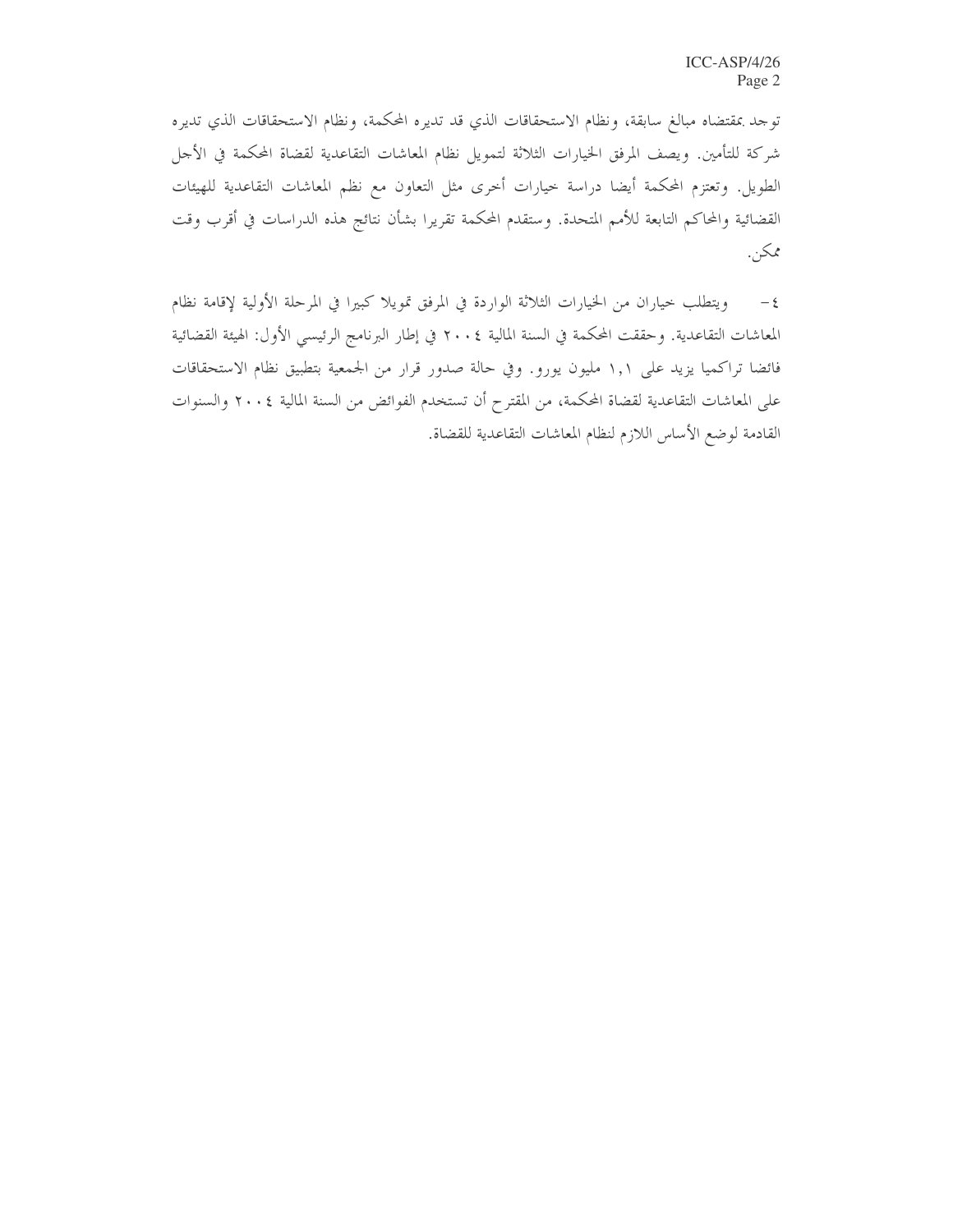# مشروع قرار جمعية الدول الأطراف بشأن تمويل المعاشات التقاعدية لقضاة الحكمة الجنائية الدولية

إن جمعية اللهول الأطراف،

وقد نظرت في تقرير المحكمة الجنائية الدولية وفي استنتاجات وتوصيات لجنة الميزانية والمالية ذات الصلة الواردة في تقرير اللجنة،

- ١- تقرر تمويل نظام المعاشات التقاعدية لقضاة المحكمة الجنائية الدولية بصفة أولية بتخصيص الفائض المتبقي من ميزانية عام ٢٠٠٤ للبرنامج الرئيسي الأول: الهيئة القضائية الذي يبلغ قدره ١,١ مليون يورو لهذا النظام؛
- ٢ *تقرر أيضا* أن تستخدم أي فوائض مقبلة في إطار البرنامج الرئيسي الأول: الهيئة القضائية لنظام المعاشات التقاعدية لقضاة المحكمة الجنائية الدولية.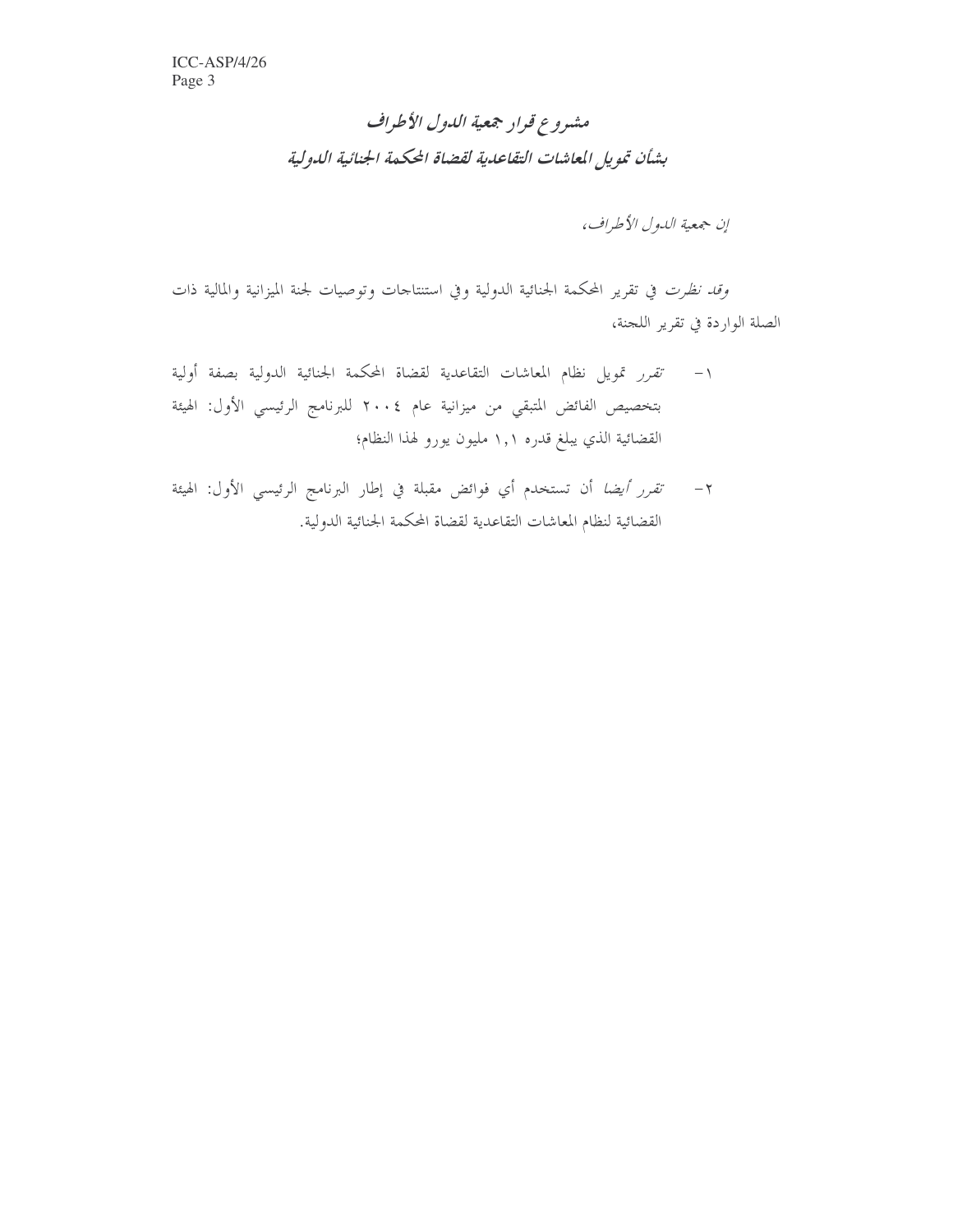# المرفق

- الخلفية والمناسبة  $\backslash$
- حدود التكليف  $\blacktriangledown$
- ملخص نظم المعاشات التقاعدية المطبقة حاليا  $\mathbf{r}$ 
	- الافتراضات الاكتوارية  $\epsilon$ 
		- المقارنة  $\circ$
		- الاستنتاجات  $\daleth$
		- الأعمال المقبلة  $\vee$

#### الخلفية والمناسبة  $\rightarrow$

طلبت المحكمة الجنائية الدولية من شركة Ernst & Young Actuarissen B. V. (EYA) المساعدة في تحديد الآثار المترتبه على الميزانية والإنفاق من المدفوعات المتوقعة للمعاشات التقاعدية للقضاة في المحكمة الجنائية الدولية. وقمنا في المرحلة الأولى من التكليف بحساب التدفقات النقدية المتوقعة للقضاة الثمانية عشر الموجودين بالحٰدمة حاليا. وقمنا أيضا بحسابات إضافية من بينها استبدال هؤلاء القضاة بآخرين. وقدمنا تقريرًا بالنتائج التي توصلنا إليها في رسالة بتاريخ ١٨ نيسان/أبريل ٢٠٠٥ وناقشنا هذه الحسابات في ١١ أيار/مايو ٢٠٠٥. ونلقى الآن نظرة أكثر عمقا في تقييم المخاطر لتحديد أنواع الخيارات المتاحة لتمويل النظام.

#### حدود التكليف  $\mathbf{r}$

طلبت المحكمة الجنائية الدولية من شركة EYA أن تجري مقارنة بين طرق ثلاث ممكنة لتمويل نظام المعاشات التقاعدية للقضاة:

- النظام الحالي للدفع أثناء العمل الذي لا توحد بمقتضاه مبالغ سابقة. وتدار المعاشات التقاعدية في  $\rightarrow$ هذا النظام ذاتيا. وتتحمل المحكمة جميع المخاطر.
	- نظام الاستحقاقات الذي يدارٍ ذاتياً. وتكون جميع المخاطر على المحكمة.  $\blacktriangledown$
- نظام الاستحقاقات لدى شركة للتأمين. وفي هذا النظام، تقوم شركة التأمين بإدارة المعاشات  $\mathbf{r}$ التقاعدية. وتكون جميع المخاطر على شركة التأمين.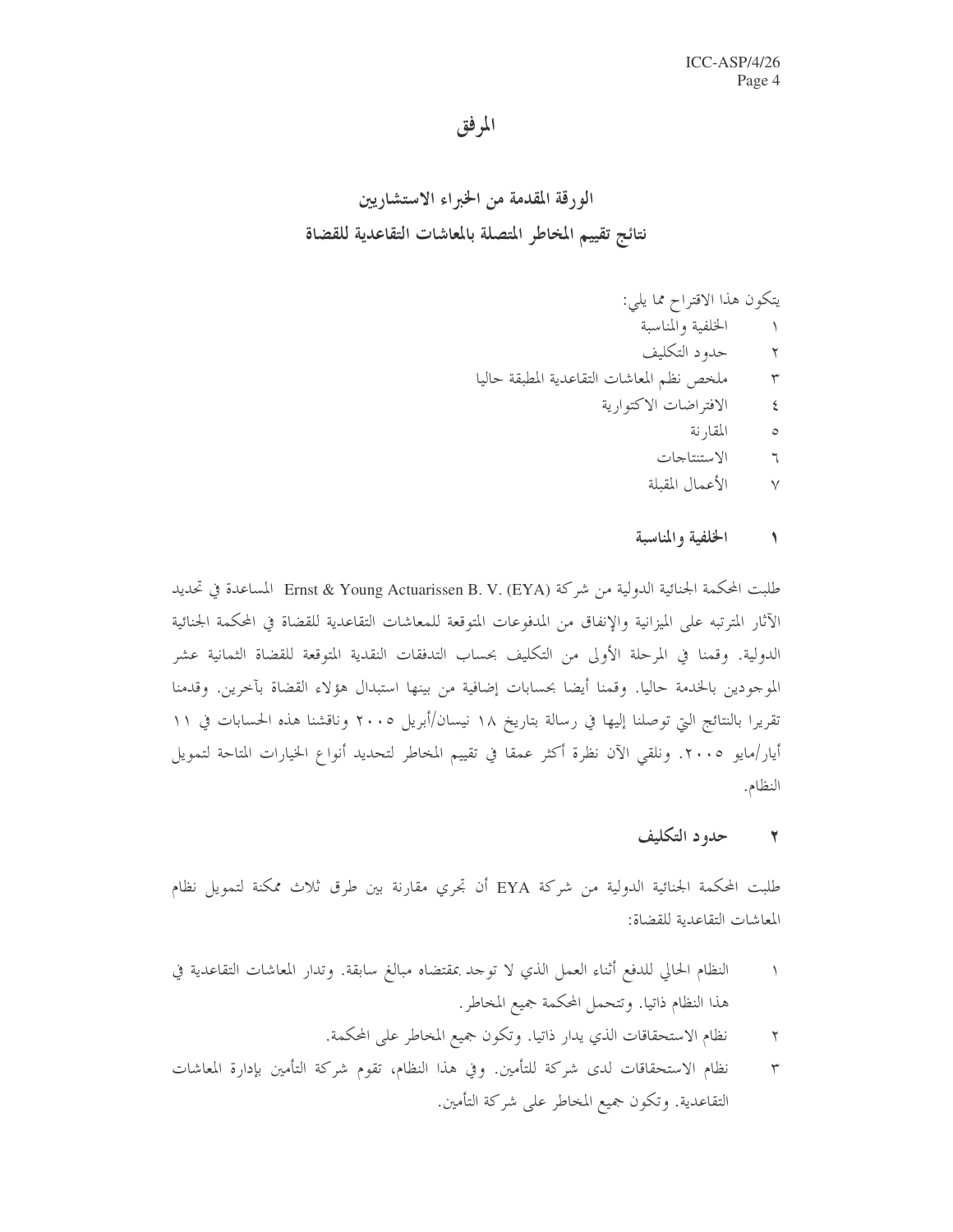وقمنا بتحليل يشمل الجوانب الكمية والنوعية للنظم الثلاثة.

# ٣ ملخص نظم المعاشات التقاعدية المطبقة حاليا

اعتمدنا في حساباتنا على نظام المعاشات التقاعدية الذي تلقيناه من المحكمة الجنائية الدولية.

# - المعلومات عامة + - ا

| شروط التأهيل                                              | جميع القضاة الذين تزيد مدة حدمتهم على ثلاث سنوات، وهناك<br>استثناء للقضاة الأوائل. وجميع القضاة الأوائل مؤهلون للحصول<br>على المعاش التقاعدي. وجميع القضاة، باستثناء القضاة الأوائل،<br>يعينون لفترة تبلغ تسع سنوات. |
|-----------------------------------------------------------|----------------------------------------------------------------------------------------------------------------------------------------------------------------------------------------------------------------------|
| السن العادية للتقاعد                                      | ٦٠ عاما للمشتركين سواء كانوا من الذكور أو الإناث.                                                                                                                                                                    |
| الأجر الذي يدخل في حساب<br>المعاش التقاعدي (الأحر)        | ۱۸۰ ۱۸۰ یورو ۳.                                                                                                                                                                                                      |
| الخدمة التي تدخل في حساب<br>المعاش التقاعدي (عدد السنوات) | عدد سنوات الخدمة بوصفه قاضيا (الحد الأقصى تسع سنوات )                                                                                                                                                                |
| الرقم القياسي                                             | لا يوجد رقم قياسي ولا توحد زيادة في الأحور التي تدخل في<br>حساب المعاش التقاعدي.                                                                                                                                     |

 $\mathbf{r}$ يتلقى رئيس القضاة، طبقا لمفهومنا، قسطا للمخاطر الإضافية يبلغ ١٨٠٠٠ يورو. ولم ندخل هذا القسط الإضافي في حساباتنا.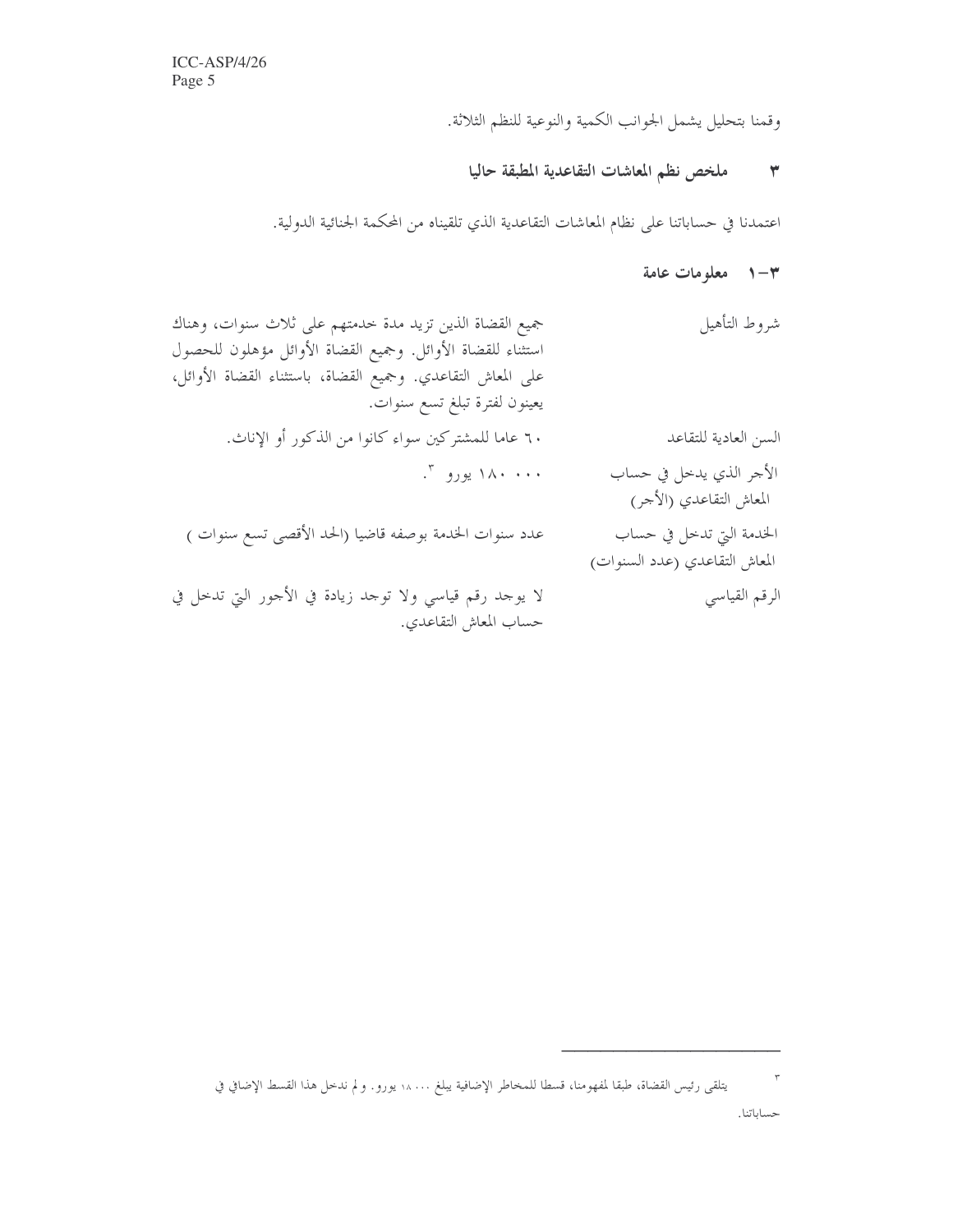### ICC-ASP/4/26 Page 6

|                                                                                                                                                                                                                                                                                                                                                                                                                                                                                                                                                                                                                                                                                                                                                                                                                                      | ٣-٣ الاستحقاقاتات                      |
|--------------------------------------------------------------------------------------------------------------------------------------------------------------------------------------------------------------------------------------------------------------------------------------------------------------------------------------------------------------------------------------------------------------------------------------------------------------------------------------------------------------------------------------------------------------------------------------------------------------------------------------------------------------------------------------------------------------------------------------------------------------------------------------------------------------------------------------|----------------------------------------|
| عدد سنوات الخدمة X الأجر X 0,000 ٪                                                                                                                                                                                                                                                                                                                                                                                                                                                                                                                                                                                                                                                                                                                                                                                                   | المعاش التقاعدي                        |
| يجوز للقاضي الذي يترك منصبه قبل بلوغ سن الستين البدء<br>مباشرة في الحصول على معاش تقاعدي بنفس القيمة<br>الاكتوارية للمعاش التقاعدي الذي يستحقه عند بلوغه سن<br>الستين.                                                                                                                                                                                                                                                                                                                                                                                                                                                                                                                                                                                                                                                               | الاستبدال                              |
| المعاش التقاعدي (المعاش التقاعدي الذي كان سيستحقه<br>القاضي إذا استوفى مدة ولايته).                                                                                                                                                                                                                                                                                                                                                                                                                                                                                                                                                                                                                                                                                                                                                  | المعاش التقاعدي في حالة العجز          |
| إذا لم يعد القاضي في الخدمة:<br>١ إذا لم يبدأ القاضي بعد في الحصول على معاشه<br>التقاعدي:<br>القيمة الاكتوارية مخفضة بنسبة ×0٪ x المعاش<br>التقاعدي، بحد أدني يبلغ ١/١٢ من الأجر السنوي.<br>٢    إذا بدأ القاضي في الحصول على معاشه التقاعدي، قبل<br>بلوغه سن الستين: 0.0٪ x المعاش التقاعدي، بحد<br>أدني يبلغ ١/١٢ من الأحر السنوي.<br>٣ - إذا بدأ القاضي في الحصول على معاشه التقاعدي، بعد<br>بلوغه سن الستين: 0. x / x المعاش التقاعدي، بحد<br>أدني يبلغ ١/٦ من الأجر السنوي.<br>إذا كان القاضي بالخدمة أو كان يتلقى معاشا تقاعديا بسبب<br>العجز :<br>× 0٪ x المعاش التقاعدي في حالة العجز، بحد أدني<br>يبلغ ١/٦ من الأجر السنوي.<br>ويوقف صرف المعاش التقاعدي عند زواج الزوج الباقبي<br>على قيد الحياة من حديد. ويتلقى الزوج الباقي على قيد<br>الحياة عندئذ مبلغا إجماليا يعادل ضعف استحقاقاته السنوية<br>الجارية كتسوية فمائية. | المعاش التقاعدي للباقين على قيد الحياة |
| × ١٪   x   المعاش التقاعدي، بحد أقصى يبلغ ٣٦/١ من الأحر<br>السنو ي.                                                                                                                                                                                                                                                                                                                                                                                                                                                                                                                                                                                                                                                                                                                                                                  | المعاش التقاعدي لليتيم <sup>؟</sup>    |

لا تدخل الالتزامات المتعلقة بالمعاشات التقاعدية المقبلة لليتامى في الاسقاطات باعتبارها من الالتزامات غير المادية.

 $\epsilon$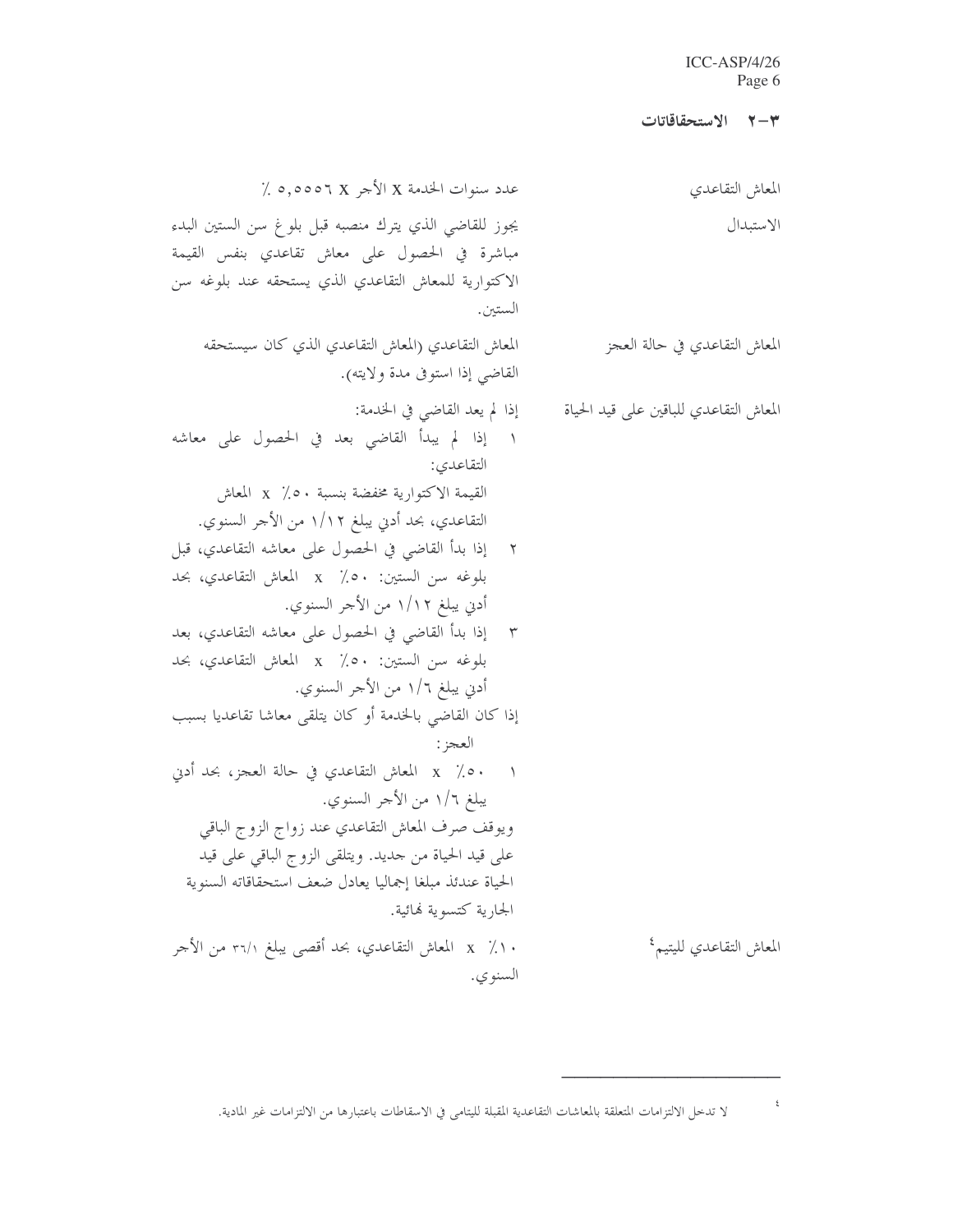وافترضنا ما يلي بشأن نظام المعاشات التقاعدية:

- توقعنا أن الحد الأدنى للمعاشات التقاعدية للباقين على قيد الحياة لا يرتب آثارا مادية، ولذلك فإننا لم نضعه في الحسبان.
	- افترضنا عدم زواج الزوج الباقي على قيد الحياة من حديد.
		- لم ندخل معاشات اليتامي في الاعتبار.
	- افترضنا عدم اختيار القضاة الحصول على معاشاقم التقاعدية قبل بلوغ سن الستين.

**٤** الافتراضات الاكتوارية

فيما يلي الافتراضات الاكتوارية التي نوقشت مع المحكمة الجنائية الدولية:

| سعر الخصم في المحكمة الجنائية الدولية | $\circ$ $\frac{1}{2}$ $\uparrow$ , $\circ$                        |
|---------------------------------------|-------------------------------------------------------------------|
| سعر الخصم في شركة التأمين             | $\gamma$ . $\tau$                                                 |
| جداول الحياة                          | $50\%$ Coll 93 M + 50% Coll 93 V                                  |
| معامل التحويل العمرى                  | صفر                                                               |
| العجز                                 | 25% x AOV 2000                                                    |
|                                       | ومن المتوقع أن تقل عمليا فرص إصابة القضاة بالعجز عن               |
|                                       | المعدلات العادية للعجز في هولندا. وافترضنا أن معدلات العجز        |
|                                       | لقضاة المحكمة ستبلغ ٢٥ ٪ من المعدل العادي                         |
| استبدال القضاة                        | في لهاية المدة المحددة للخدمة <sup>٧</sup> ، سيستبدل كل قاضى بقاض |
|                                       | يبلغ ٥٥ سنة من العمر، وافترضنا أن زوجه سيقل عنه عمرا              |
|                                       | بمقدار خمس سنوات^ .                                               |
|                                       |                                                                   |

ولم تؤخذ أي زيادات في الأحور في الاعتبار.

هذا هو معدّل العائد الذي تتلقاه المحكمة عن استثماراتما كما وردنا منها وتقتصر المحكمة على توظيف استثمارات قصيرة  $\circ$ الأجل بعائد منخفض نسبيا.

- $\mathbf{r}$ فيما يتعلق بحسابات التأمين، قمنا بزيادة القسط في هذا الجدول بنسبة ٣ ٪ لمواجهة المخاطر المتصلة بطول العمر.
	- $\lor$ افترضنا عدم استبدال القاضي الذي ستنتهي مدة ولايته مبكرا بأحر.
		- $\lambda$ وضعت المحكمة الجنائية الدولية هذه الافتراضات.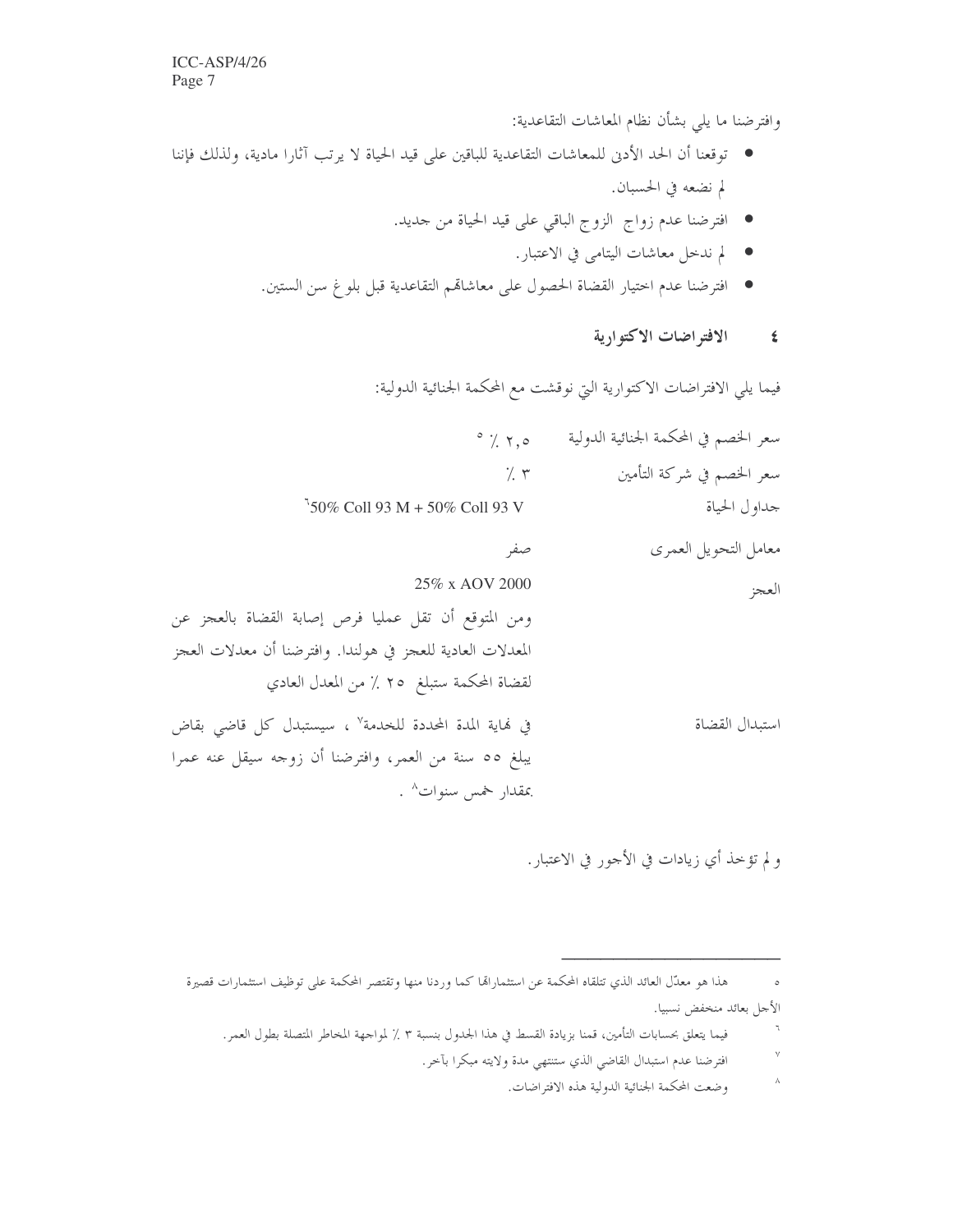ويلاحظ فيما يتعلق بالعجز أنه ليس من المألوف لشركات التأمين أن يقوم آخرون حلاف الأطباء الحكوميين أو أطباء شركة التأمين بتحديد نسبة العجز. ولذلك نوصى بالنظر فيما إذا كانت نسبة ٢٥٪ مناسبة لأسعار شركة التأمين.

#### المقارنة  $\bullet$

سنجري في هذا الجزء مقارنة بين النظم المشار إليها في الفقرة ٢ . وسنركز لدى قيامنا بذلك على المخاطر وكذلك على التكاليف ذات الصلة.

وسنفترض في المقارنة التي سنقوم بما لنظام الاستحقاقات وحود احتياطي لسنوات الخدمة السابقة. والواقع أن الاحتياطي لا وجود له حتى الآن وسيلزم توفير الاحتياطي اللازم لتلك السنوات. غير أنه يمكن القيام بذلك في مرحلة لاحقة.

وستقع المخاطر في نظام المعاشات التقاعدية الذي يدار ذاتيا على المحكمة، ولكن إمكان التأمين على المخاطر المتصلة بالعجز والوفاة ليس واردا في جميع الأحوال، وسيؤدي هذا إلى الجمع بين النظام الذي يدار ذاتيا والنظام الذي تديره شركة التأمين. وستطلب شركة التأمين قسطا إضافيا للمخاطر المتصلة بالعجز أو الوفاة بينما لن تتحمل المحكمة هذا القسط إذا أحذت المخاطر المذكورة على عاتقها، وفي هذه الحالة سيتعين عليها أن تدفع المبالغ المستحقة بأكملها في حالة وفاة القاضي أو إصابته بالعجز.

### 0-1 التدفقات النقدية

قمنا في الجدول التالي بمقارنة التدفقات النقدية للنظم الثلاثة حتى عام ٢٠٢٠، وسيقتصر اهتمامنا في هذا الجدول على القضاة الموجودين بالخدمة حاليا. ويتبين من الجدول أن هناك اختلافات كبيرة بين نظام التدفقات النقدية الحالي الذي لا يوحد فيه احتياطي سابق لمدفوعات المعاش التقاعدي ونظام الاستحقاقات الذي يتم فيه الاحتفاظ باحتياطي عن كل سنة من سنوات الخدمة. وفي نظام التدفقات النقدية تكون أعلى التدفقات في السنوات القليلة التالية لتقاعد القاضي (٨٢٠ يورو) بينما تكون أعلى النفقات في نظام الاستحقاقات في السنة الأولى لتنفيذ النظام (٢٠٠٥) لوجوب سداد نفقات المعاش التقاعدي في هذا النظام أثناء وجود القضاة بالحدمة، ووجودهم جميعا بالحدمة عند بدء تنفيذ النظام.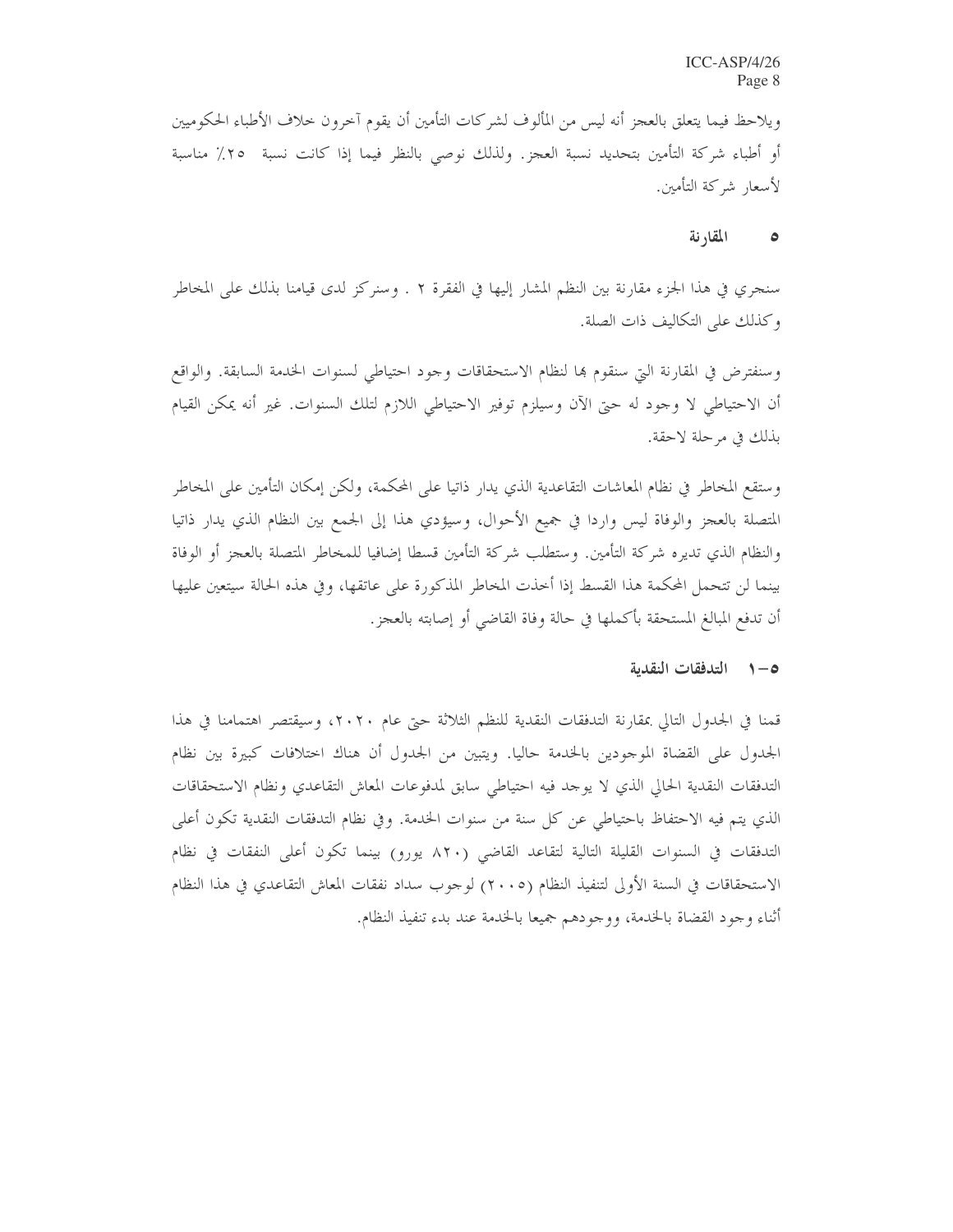| شركة التامين                  | الاستحقاقات<br>نظام        | التدفقات المالية          |                                      |
|-------------------------------|----------------------------|---------------------------|--------------------------------------|
|                               | الذي<br>تتم إدارته         |                           |                                      |
|                               | ذاتيا                      |                           |                                      |
| $Y \setminus V \xi$           | $Y Y Y 1$                  | ٤                         | $\mathbf{y} \cdot \cdot \mathbf{z}$  |
| $\lambda$ $\lambda$ $\lambda$ | $\wedge \wedge \Upsilon$ . | $\vee$ .                  | $7 + 7$                              |
| $\sqrt{111}$                  | $\setminus$ $7\land\cdot$  | $\wedge \wedge$           | $\mathbf{Y} \cdot \cdot \mathbf{Y}$  |
| $\sqrt{V}$                    | $\gamma \gamma +$          | 149                       | $\mathbf{Y} \cdot \cdot \mathbf{A}$  |
| $\gamma$ $\gamma$ .           | $9\AA\AA$                  | 491                       | $\mathbf{y} \cdot \mathbf{y}$        |
| $\wedge$ $\wedge$             | $\wedge \Upsilon$          | $\xi$<br>$\xi$ $\uparrow$ | $\mathbf{Y} \cdot \mathbf{Y} \cdot$  |
| $\wedge \circ \curlyvee$      | $\wedge \circ \curlyvee$   | 557                       | $\mathbf{Y} \cdot \mathbf{Y}$        |
| 179                           | 179                        | 70V                       | $Y \cdot Y$                          |
|                               |                            | $\wedge$ $\uparrow$ .     | $\mathbf{Y} \cdot \mathbf{Y}$        |
|                               | -                          | $\wedge \wedge \cdot$     | $Y \cdot Y$                          |
| $\overline{\phantom{0}}$      | -                          | $Y9\Lambda$               | $\gamma \cdot \gamma$                |
| $\qquad \qquad -$             | $\overline{\phantom{0}}$   | $V \wedge \circ$          | $7 \cdot 17$                         |
| $\qquad \qquad -$             | -                          | YYY                       | $\mathbf{Y} \cdot \mathbf{Y}$        |
| $\qquad \qquad -$             | —                          | $\lor \circ \urcorner$    | $\mathbf{Y} \cdot \mathbf{1} \wedge$ |
| $\overline{\phantom{0}}$      |                            | $\vee\, \xi$ .            | ۲۰۱۹                                 |
|                               |                            | $\lor \curlyvee$ .        | $\mathbf{y} \cdot \mathbf{y}$ .      |

ويوضح الشكل التالي التدفقات النقدية للقضاة الأوائل بأسلوب بياني. ويتبين من الشكل، الذي يعتمد على متوسط التكاليف السنوية المتوقعة للمعاش التقاعدي للقضاة الحاليين، أن التدفقات النقدية المتوقعة بعد عشرين عاما من تقاعد القاضي ستعادل نصف التدفقات النقدية في عام ٢٠١٣. ويتبين لنا أيضا أن التكاليف في نظام التدفقات النقدية ستظل قائمة طوال ما يتبقى من عمر القاضي بينما ستنتهي التكاليف في النظامين الآخرين بانتهاء خدمته الفعلية. ونظرا لتقاعد القضاة في الأعوام ٢٠٠٦ و ٢٠٠٩ و ٢٠١٢ فإن تكاليف المعاشات التقاعدية ستقل في هذه السنوات.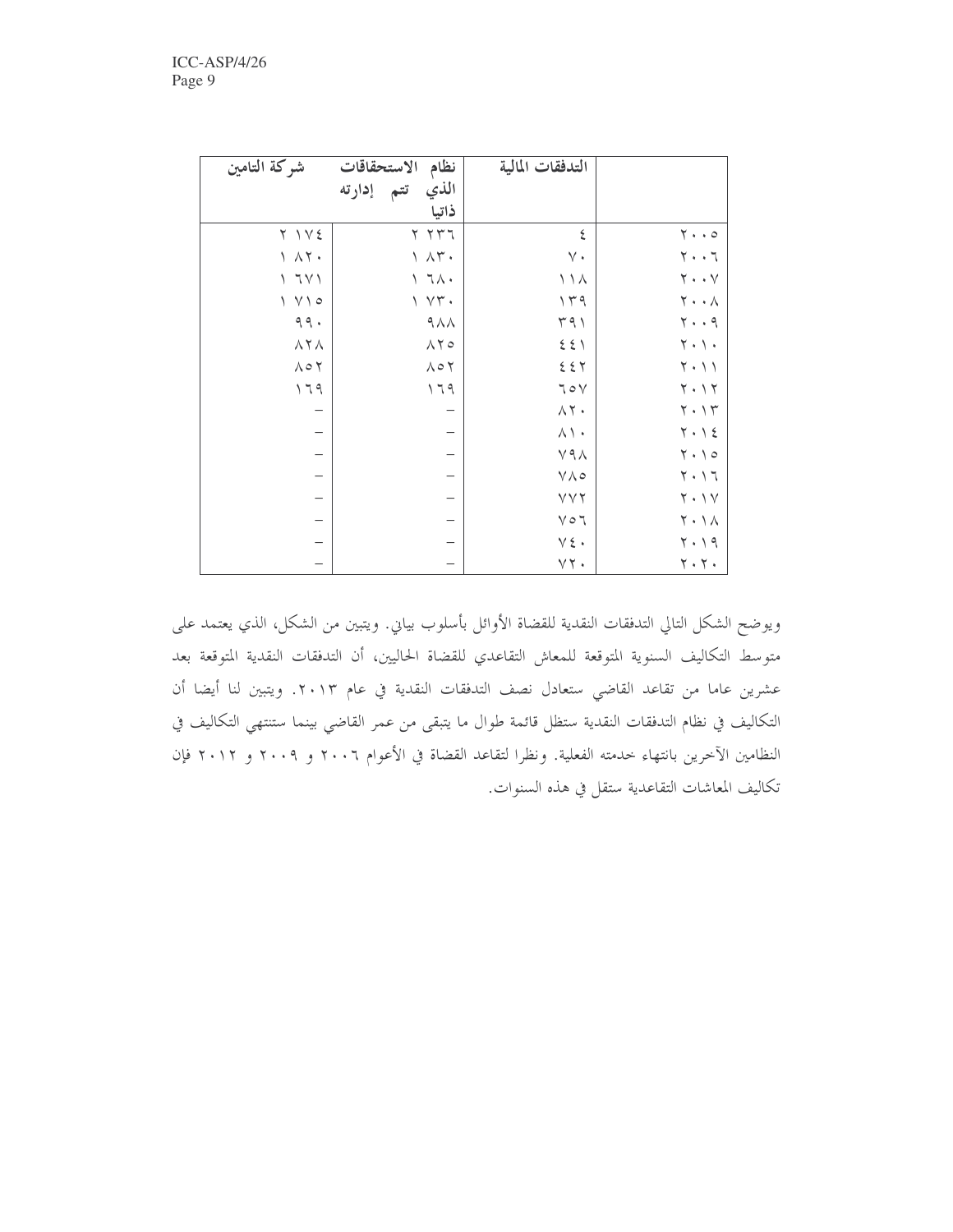### تكلفة المعاشات التقاعدية في السنة الواحدة



▲ نظام الاستحقاقات الذي تتم إدارته ذاتيا X شركة التأمين ■ التدفقات النقدية

وتعادل تكاليف نظام الاستحقاقات الذي تتم إدارته ذاتيا تكاليف شركة التأمين تقريبا. وهناك مع ذلك اختلافات. فالعائد المتوقع (المضمون) من استثمارات شركة التأمين (٣٪ سنويا) أعلى من العائد المتوقع من استثمارات المحكمة (٢,٥٪ سنويا). ولذلك يكون نظام التأمين أقل تكلفة. ولكن تقابله أقساط التأمين الإضافية التي سيلزم دفعها لشركة التأمين نظير المخاطر المتصلة بطول العمر وبالعجز والوفاة أثناء الخدمة.

والعائد من استثمارات شركة التأمين الذي يبلغ ٣٪ هو عائد مضمون. وستتوقع شركة التأمين عائدا أكبر، وسيتوقف هذا على أسعار الفائدة في السوق. ومن الجدير بالذكر أننا لم نأحذ التكاليف الإدارية لشركة التأمين في الاعتبار .

ونفهم أن استثمارات المحكمة تقتصر على الودائع القصيرة الأحل التي تحقق عائدا يبلغ ٢,٥٪ . ويلزم أن تكون استثمارات المعاشات التقاعدية طويلة الأجل. ويمكن الحصول على عائد أكبر برفع القيود المفروضة على استثمارات المحكمة. ۖ وينبغي أن يؤخذ هذا في الاعتبار عند اتخاذ قرار بشأن نظام المعاشات التقاعدية.

ويبين الشكل التالي منحيي الفائدة المعمول به في البنك الأهلي الهولندي في ٣١ أيار/مايو ٢٠٠٥ لتحديد العائد المضمون الذي يمكن تحقيقه بالنسبة لسندات المعاشات التقاعدية. فإذا زادت المدة المحددة للسند على عشرين عاما، كان العائد الذي يمكن تحقيقه من توظيف الأموال في مثل هذا النوع من الاستثمار الخالي من المخاطر هو أكثر من ٤٪. وسيكون سعر الخصم في هذه الحالة هو ٣,٥ ٪ في المتوسط طبقا للسعر الذي كان سائدا في ١ كانون الثاني/يناير ٢٠٠٥. وهذا هو السعر المعمول به حاليا بالنسبة للمعاشات التقاعدية الهولندية (صناديق العاشات).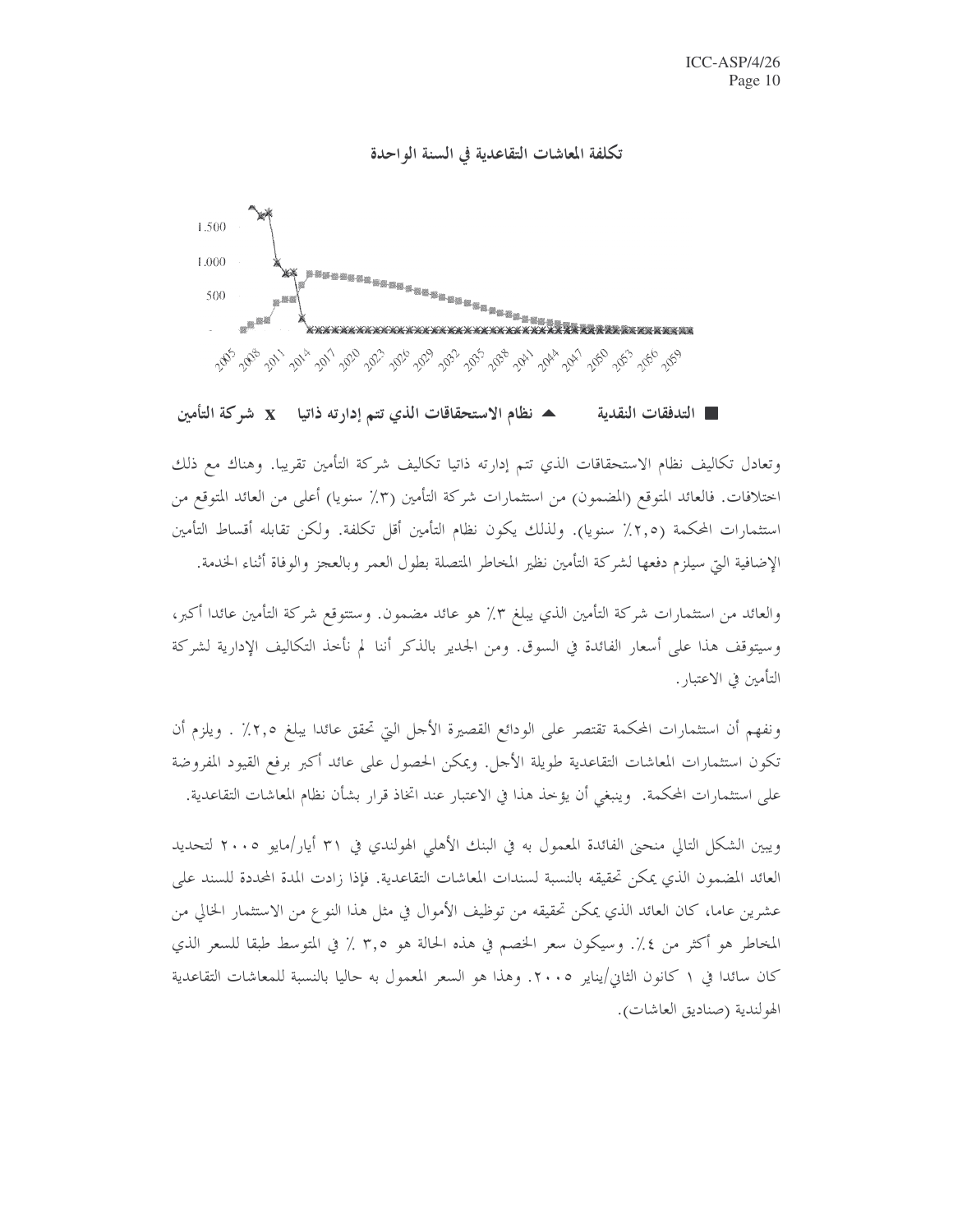

ويوضح الشكل أدناه تكاليف المعاش التقاعدي للمشارك الجديد. ويتبين من الشكل بوضوح الاختلاف في التدفقات النقدية بالمقارنة بالمشاركين الآخرين. فعندما يكون المشارك بالخدمة الفعلية، ستزداد أقساطه السنوية بسبب قصر المدة المتبقية له قبل بلوغ سن التقاعد، ويمكن في هذه الحالة، في جملة أمور، الحصول على عائدات عن طريق الاستثمار، وستتضاءل بعد ذلك الاعتمادات المرصودة للمعاش التقاعدي نتيجة للمدفوعات السنوية للمعاشات التقاعدية (الخط الأخضر) التي تعادل مدفوعات المعاشات التقاعدية في نظام التدفقات النقدية. والمحكمة هي المسؤولة عن المدفوعات في نظام الإدارة الذاتية. وإذا تم التأمين على هذا النظام، فإن شركة التأمين هي التي ستقوم بالدفع.





ونبين في الشكل التالي مجموع التكاليف الطويلة الأجل للمعاشات التقاعدية بالنسبة للنظم الثلاثة. ولعدم وجود احتياطي، ستكون تكاليف نظام التدفقات النقدية في الأحل الطويل عالية. ولا يتضمن الشكل نوعين من التكاليف. فلا يتضمن تكاليف الاستهلال لنظام الاستحقاقات ولا يتضمن أيضا التكاليف الجارية في نظام التدفقات النقدية. ويعني هذا أن جزءا كبيرا من التزامات المعاشات التقاعدية في نظام التدفقات النقدية سيظل بدون تمويل إذا توقفت المحكمة عن العمل. والخطوط الواردة في الرسم البياني ليست انسيابية لافتراض التحاق مشاركين جدد بالعمل كل ثلاث سنوات.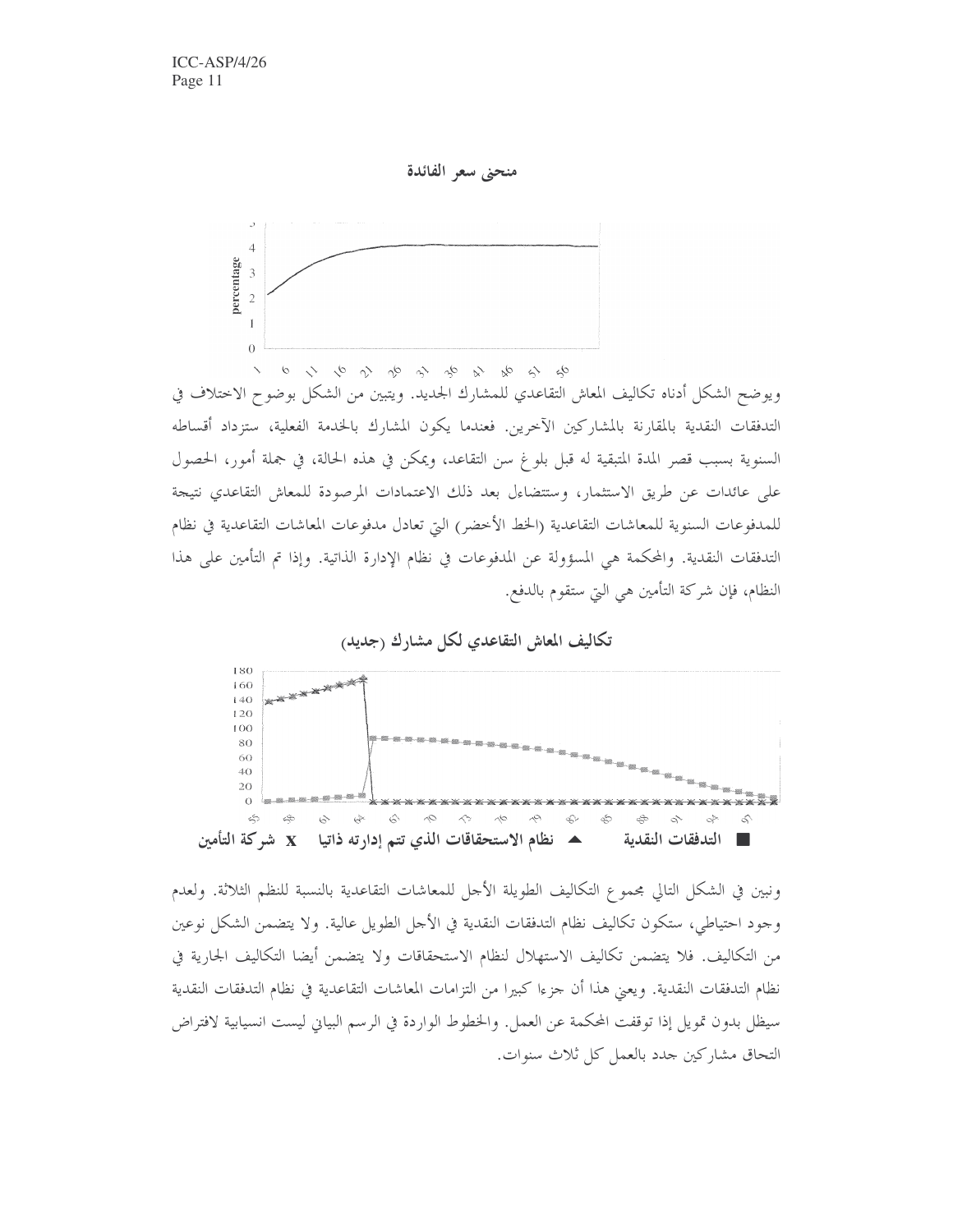



\_\_\_\_ التدفقات النقدية \_\_\_\_\_ نظام الاستحقاقات الذي تتم إدارته ذاتيا \_\_\_\_\_ شركة التأمين

# ٥-٢ المخاطر القصيرة الأجل

في النظام الحالي وكذلك في نظم الاستحقاقات التي تدار ذاتيا، لا توحد تغطية للمخاطر المتعلقة بنظام المعاشات التقاعدية، وفي نظام الاستحقاقات، توحد تغطية لمدفوعات المعاش المتوقعة فقط، ولا توحد تغطية لشيء من الأشياء في نظام التدفقات النقدية. ونبين في المثال التالي تكاليف القاضي الذي يتوفى قبل انتهاء مدة ولايته. واستخدمنا لذلك مشاركا جديدا معينا.

|                          | شركة التأمين                    |                             | نظام الاستحقاقات الذي يُدار ذاتيا |                              |                             |                                     |
|--------------------------|---------------------------------|-----------------------------|-----------------------------------|------------------------------|-----------------------------|-------------------------------------|
| التكاليف                 | التكاليف                        |                             | التكاليف                          | التكاليف الإضافية            |                             |                                     |
| الإضافية في حالة         | الإضافية في حالة                |                             | الإضافية في حالة                  | في حالة الإصابة              |                             |                                     |
| الوفاة هذا العام         | الإصابة بالعجز                  | القسط                       | الوفاة هذا العام                  | بالعجز هذا العام             | الاحتياطي                   | بآلاف اليورو                        |
|                          | هذا العام                       |                             |                                   |                              |                             |                                     |
| $\overline{\phantom{0}}$ | $\overline{\phantom{m}}$        | $\setminus$                 | $\wedge$ 79                       | $Y \cdot Y$                  | ハハ                          | $\mathbf{Y} \cdot \cdot \mathbf{Y}$ |
| -                        | $\overbrace{\phantom{1232211}}$ | $\backslash$ { $\backslash$ | $\mathbf{y} \cdot \mathbf{y}$     | ، ٦٦٦                        | $\backslash$ { $\backslash$ | $\mathbf{Y} \cdot \cdot \mathbf{Y}$ |
| —                        | $\overline{\phantom{0}}$        | $\setminus$ { $\circ$       | $\circ$ $\uparrow$ $\uparrow$     | $Y \leq Y$                   | $\backslash$ { {            | $\mathsf{Y} \cdot \cdot \mathsf{Y}$ |
| $\qquad \qquad$          | $\overline{\phantom{m}}$        | $\Delta$                    | $Y \circ \wedge$                  | $\wedge$ $\wedge$ $\wedge$   | $\backslash$ { $\land$      | 5.09                                |
| $\overline{\phantom{0}}$ | $\overline{\phantom{0}}$        | $\Diamond \circ \Diamond$   | 117                               | $\gamma \cdot \gamma \gamma$ | $\setminus \circ \setminus$ | $Y \cdot Y \cdot$                   |
| -                        | $\overline{\phantom{0}}$        | 101                         |                                   | $\wedge \circ \vee$          | $\setminus \circ \top$      | $Y \cdot Y$                         |
| $\overline{\phantom{0}}$ | $\overline{\phantom{m}}$        | 109                         |                                   | 777                          | 7                           | $Y \cdot Y$                         |
| $\overline{\phantom{0}}$ | $\overline{\phantom{0}}$        | 177                         | $\overline{\phantom{0}}$          | $\tau$ 9 $\wedge$            | 170                         | $Y \cdot Y$                         |
| $\overline{\phantom{0}}$ | $\overline{\phantom{0}}$        | $\setminus \top \top$       | $\overline{\phantom{0}}$          | $\setminus \circ \xi$        | $\vee$ $\vee$               | $Y \cdot Y$                         |
| -                        |                                 | ٣٣                          | $\overline{\phantom{0}}$          |                              | ۳٤                          | $Y \cdot 10$                        |
| —                        |                                 | $\overline{\phantom{m}}$    | $\overline{\phantom{0}}$          | $\overline{\phantom{m}}$     |                             | 7.17                                |

ويتكون الجدول أعلاه من ستة أعمدة. والأعمدة الثلاثة الأولى لنظام المعاشات التقاعدية الذي يدار ذاتيا، والأعمدة الثلاثة الأخرى لنظام المعاشات التقاعدية لدى شركة للتأمين.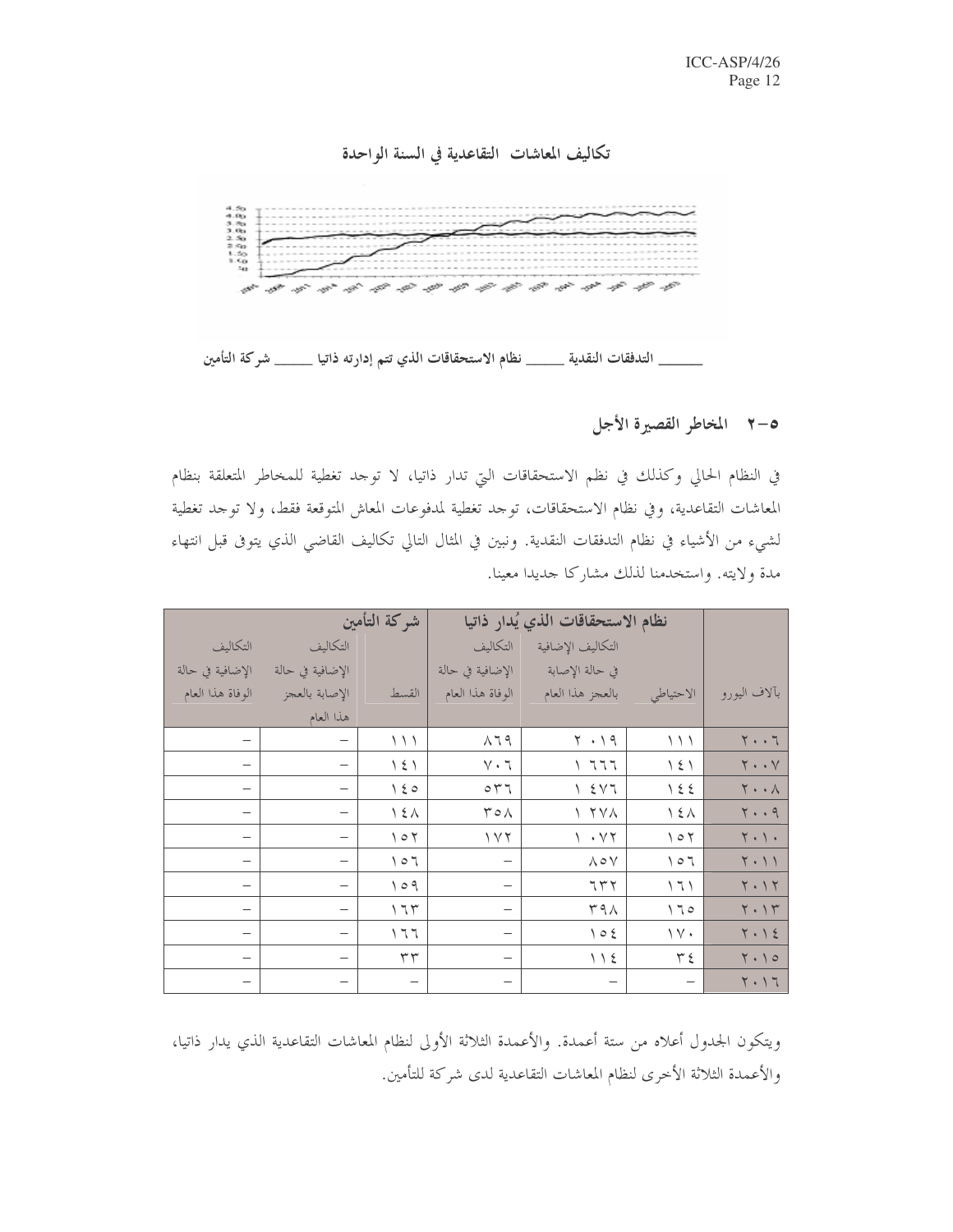- ويبين عمود "الاحتياطي" المبلغ الذي ينبغي أن تحتفظ به المحكمة بوصفه احتياطيا إذا أرادت أن تكون قادرة على سداد مدفوعات المعاش التقاعدي للشيخوخة وكذلك معاش الباقين على قيد الحياة. وافترضنا في هذا الصدد أن المبلغ قيد الاستثمار وأنه سيحقق عائدا يبلغ ٢,٥ ٪.
- ويقدم عمود " التكاليف الإضافية في حالة الإصابة بالعجز هذا العام" المحموع التقديري للتكاليف الإضافية التي ستتحملها المحكمة إذا أصيب المشترك بالعجز في العام الحالي بالتحديد. وتشمل هذه التكاليف سداد المعاش التقاعدي للعجز إلى حين بلوغ المشترك سن التقاعد والاحتياطيات المتبقية للمعاش التقاعدي. ويتبين لنا أن التكاليف الإضافية تقل بالتدريج وذلك لتضاؤل المبلغ اللازم لاحتياطي المعاش التقاعدي ولأن دفع المعاش المستحق في حالة العجز يكون لفترة أقل. وستوجد تكاليف إضافية في النظام الحالي للتدفقات النقدية أيضا. ويمكن تحصيل هذه التكاليف مرة واحدة عند إصابة المشترك بالعجز أو في شكل تدفقات نقدية طوال بقية عمره.
- ويقدم عمود " التكاليف الإضافية في حالة الوفاة هذا العام" مجموع التكاليف الإضافية للمعاش التقاعدي للباقين على قيد الحياة طوال ما تبقى للزوج الباقي على قيد الحياة من العمر. وتتضاءل هذه التكاليف أيضا كلما زاد الاحتياطي الذي تم الحصول عليه من قبل. وستوجد تكاليف إضافية في النظام الحالي للتدفقات النقدية أيضا. ويمكن تحصيل هذه التكاليف مرة واحدة عند إصابة المشترك بالعجز أو في شكل تدفقات نقدية طوال ما تبقى له من العمر .
- ويشير عمود "القسط" إلى القسط الذي ستطلبه شركة التأمين للتأمين على المعاشات التقاعدية. واستخدمنا الأقساط الصافية، وستطلب شركة التأمين مصاريف للتكاليف الإدارية وتكاليف الاستثمار .
- والعمودان " التكاليف الإضافية في حالة الإصابة بالعجز هذا العام" و " التكاليف الإضافية في حالة الوفاة هذا العام" هما نفس العمودين الواردين تحت بند نظام المعاشات التقاعدية الذي يدار ذاتيا.

ويمكن استخلاص النتائج التالية:

- بالمعدل الحالي لعائدات المحكمة ستكون تكاليف الاحتياطي معادلة للأقساط (الصافية) التي ستطلبها شركة التأمين. غير أننا نتوقع أن تتراوح الزيادة في الأقساط الإجمالية للتأمين بين ١٠٩٦ و ١٥٩٦ بالمقارنة بأقساط التأمين الصافية. والتكاليف الإدارية وتكاليف الاستثمار المذكورة هي تكاليف سينبغي أن تتكبدها الإدارة. وينبغي أن تبحث المحكمة ما إذا كانت التكاليف الإدارية الداخلية أعلى أو أقل من التكاليف التي ستطلبها شركة التأمين.
- إذا أصيب المشترك بالعجز أو توفى في السنوات الأولى فإن ذلك سيؤدي إلى تكاليف إضافية عالية،  $\blacktriangledown$ قد تصل إلى مليون يورو . ويمكن استخلاص نفس النتيجة أيضا فيما يتعلق بالنظام الحالي للتدفقات النقدية.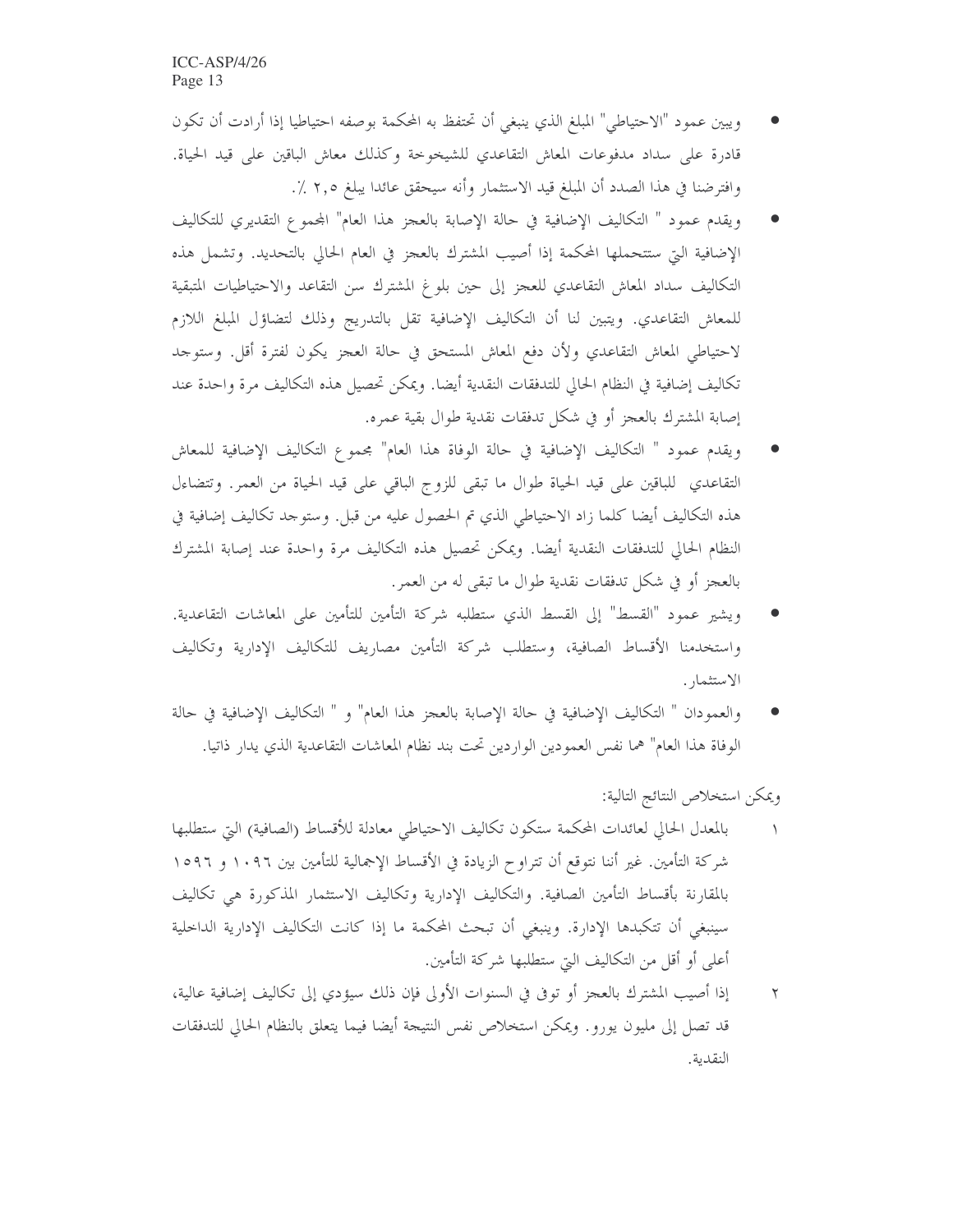ويمكن إعادة التأمين على المخاطر المشار إليها أعلاه دون إعادة التأمين على نظام المعاشات التقاعدية بأكمله، و ستطلب شركة التأمين في هذه الحالة قسطا للتأمين على المخاطر .

## 0-٣ المخاطر الطويلة الأجل

أوضحنا في الفقرة ٥–١ أن نظام التدفقات النقدية الحالي يؤدي إلى تدفقات نقدية متوقعة تدوم طويلا. وسيفرض هذا ضغوطا على ميزانية المحكمة. ومع زيادة مجموعة المستحقين للمعاشات التقاعدية ستزيد الضغوط على الميزانية أيضا، لاسيما إذا بقى الأعضاء على قيد الحياة مدة طويلة.

وإذا قامت المحكمة بإدارة نظام المعاشات التقاعدية ذاتيا، من المحتمل أيضا أن يبقى أصحاب المعاشات التقاعدية على قيد الحياة مددا تزيد على المدد المتوقعة. ونظرا لاعتماد الحسابات على العائد المتوقع من الاستثمار وكذلك على المدد المتوقعة للبقاء على قيد الحياة، من المحتمل أن يقل العائد المتوقع من الاستثمار عن العائد المتوقع إذا بقى القاضي (أو زوجه) على قيد الحياة مدة تزيد على المدة المتوقعة.

ويبين الشكل التالي المعدل السنوى المتوقع للوفيات بين المولودين حديثا.



المعدل السنوي للوفيات

ويتبين من الشكل أن نحو ٥٠ ٪ من السكان سيتوفون عند بلوغهم ما بين ٨٠ و ٩٣ سنة من العمر. وفيما يتعلق بالمحكمة، يتوقف الاعتماد المرصود للمعاشات التقاعدية على السن المتوقعة للوفاة. وعموما يمكن القول بأنه يمكن أن تعتمد الاعتمادت المرصودة للمعاشات التقاعدية على السن المتوقعة للوفاة إذا كان عدد أصحاب المعاشات التقاعدية كبيرا لتوازن معدلات الوفاة في هذه الحالة (المشترك الذي يتوفى صغيرا سيعوض المشترك الذي يتوفى كبيرا)، ويسمى هذا قانون المتوسطات. وكلما قل عدد المشتركين كلما زاد هامش الخطأ (قد لا يعوض المشترك الذي يتوفى صغيرا المشترك الذي يتوفى كبيرا). وسيزيد نتيجة لذلك احتمال أن يتجاوز عمر المستفيدين السن المتوقعة. وفي حالة المحكمة هناك ١٨ قاضيا فقط، مما يعطي هامشا كبيرا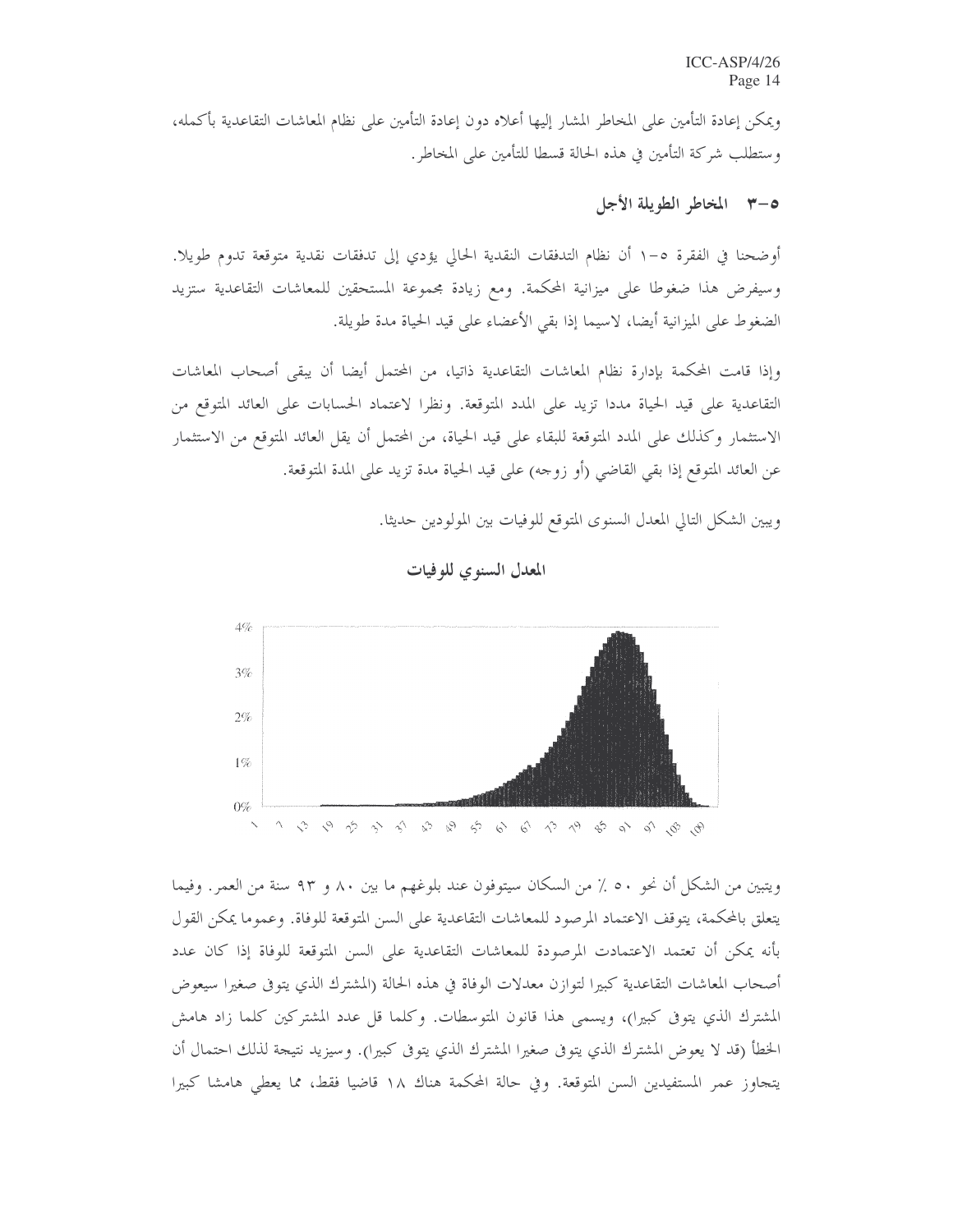للخطأ. ونحاول في المثال التالي إضفاء المزيد من الوضوح على هذا الاحتمال بعرض حالة كل من القاضي الذي يتوفى صغيرا والقاضي الذي يتوفى كبيرا.

| التدفقات النقدية            | مدفوعات المعاشات            | الاعتماد المرصود                     |                  |                                |
|-----------------------------|-----------------------------|--------------------------------------|------------------|--------------------------------|
| الاضافية                    | التقاعدية                   | للمعاشات التقاعدية                   | الزوج            | سن المشترك                     |
|                             | $9 \cdot \cdot \cdot \cdot$ | $T\wedge\Sigma$ $\Sigma\wedge\Sigma$ | ٧V               | $\wedge$ $\breve{\phantom{a}}$ |
|                             | $9 \cdot \cdot \cdot \cdot$ | $T \cdot 1 \wedge 2T$                | $\vee \wedge$    | $\wedge\curlyvee$              |
|                             | $9 \cdot \cdot \cdot \cdot$ | $Y \vee Y \vee T9$                   | $V$ 9            | $\Lambda$ 2                    |
|                             | $9 \cdot \cdot \cdot \cdot$ | 17.71                                | $\wedge\cdot$    | $\wedge \circ$                 |
| $2\land7\lor0$              | $9 \cdot \cdot \cdot \cdot$ | 51770                                | $\wedge$         | $\wedge$ 7                     |
| 9.1.1.1                     | $9 \cdot \cdot \cdot \cdot$ | $\overline{\phantom{0}}$             | $\wedge$ $\vee$  | $\wedge \vee$                  |
| $9 \cdot \cdot \cdot \cdot$ | $9 \cdot \cdot \cdot \cdot$ | $\overline{\phantom{0}}$             | $\wedge\tau$     | $\lambda\lambda$               |
| $9 \cdot \cdot \cdot \cdot$ | 9.1.1.1                     | $\overbrace{\phantom{1232211}}$      | $\Lambda$ 2      | $\Lambda$ 9                    |
| $\xi$ o $\cdots$            | 20                          | $\overbrace{\phantom{1232211}}$      | $\wedge \circ$   | 9.1                            |
| $\xi \circ \cdots$          | 20                          | $\overline{\phantom{0}}$             | $\wedge$ 7       | 9)                             |
| $\xi$ o $\cdots$            | 20                          | $\overbrace{\phantom{123221111}}$    | $\wedge\vee$     | 97                             |
| $\xi$ o $\cdots$            | $\xi \circ \cdots$          | $\overline{\phantom{0}}$             | $\lambda\lambda$ | 97                             |
|                             |                             | $\overline{\phantom{0}}$             | $\Lambda$ 9      | 92                             |

وافترضنا في هذا الجدول أن القاضي سيتوفى عند بلوغه ٨٩ سنة من العمر وكذلك زوجه. بيد أن الاعتماد المرصود لمعاشه سيكون حاليا عند بلوغه سن ٨٥. ويعني هذا أنه سيتعين على المحكمة أن توفر له معاشا تقاعديا للمدة الباقية من عمره دون وجود احتياطي لذلك، وسيتعين أيضا توفير معاش تقاعدي لزوجه بعد وفاته. وسيؤدي هذا إلى تدفق نقدي سنوي إضافي. وستتكبد المحكمة ٩٠٠٠٠ يورو عن كل سنة إضافية في عمر القاضي.

غير أنه إذا توفي القاضي وزوجه عند بلوغهما ٧٩ سنة من العمر، فإن الوضع سيكون كما يلي: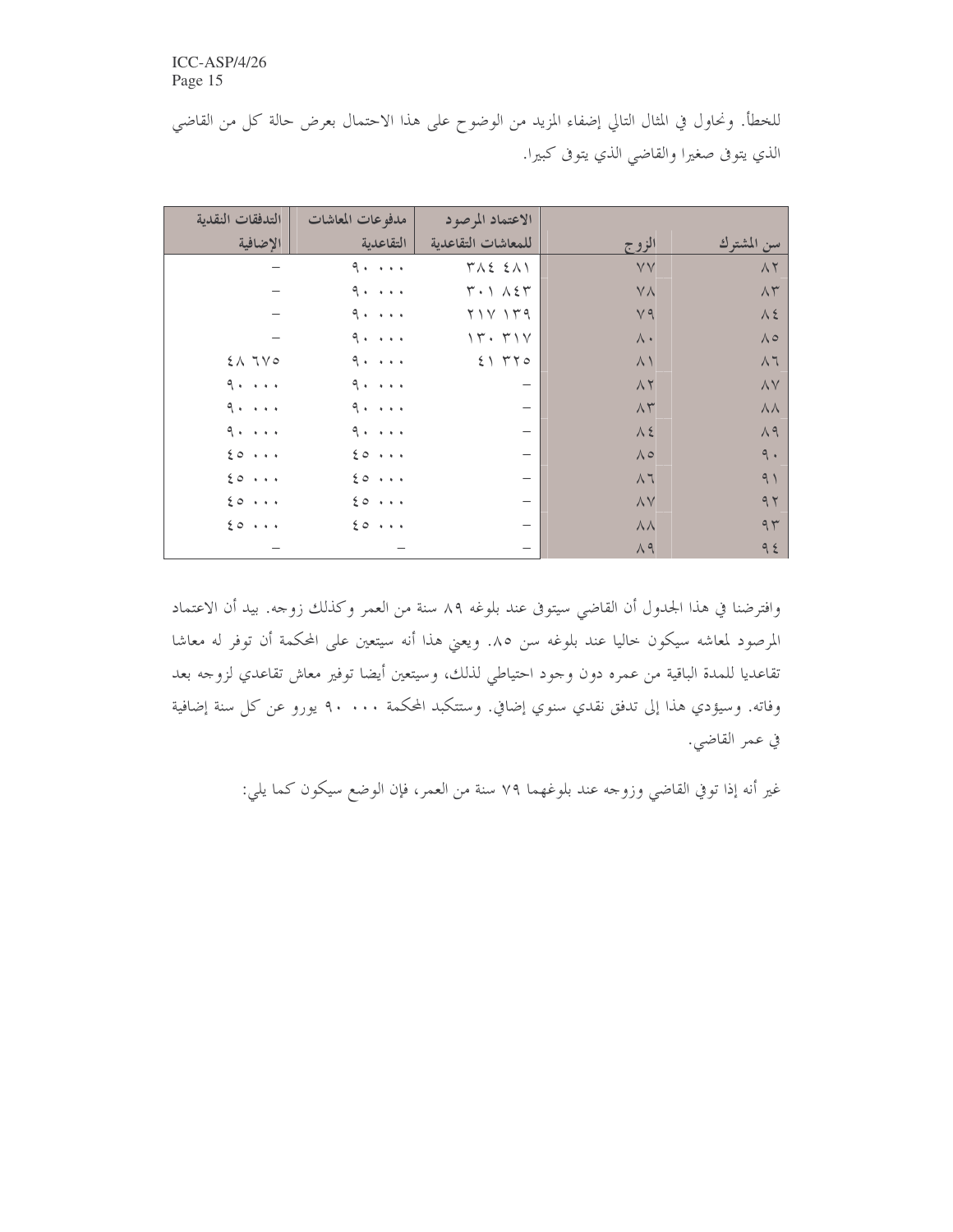| التدفقات النقدية | مدفوعات المعاشات            | الاعتماد المرصود                            |                |                    |
|------------------|-----------------------------|---------------------------------------------|----------------|--------------------|
| الاضافية         | التقاعدية                   | للمعاشات التقاعدية                          | الزوج          | سن المشترك         |
|                  | $9 \cdot \cdot \cdot \cdot$ | $\Lambda$ $4$ $7$ $1$ $1$                   | $\vee$         | $\vee$ 7           |
|                  | $9 \cdot \cdot \cdot \cdot$ | $Y$ $\uparrow \wedge$ $\uparrow$ $\uparrow$ | YY             | <b>YV</b>          |
|                  | $9 \cdot \cdot \cdot \cdot$ | $790$ $77$                                  | VT             | <b>YA</b>          |
|                  | 20                          | 75.59V                                      | $V\epsilon$    | V <sub>9</sub>     |
|                  | 20                          | $0\land 9\land\land 2$                      | $V \circ$      | $\wedge \cdot$     |
|                  | 20                          | $00 \wedge 0.7$                             | Y <sub>7</sub> | $\wedge$           |
|                  | 20                          | 017752                                      | <b>VV</b>      | $\wedge$ $\vee$    |
|                  | 20                          | $297$ $7\%$                                 | <b>YA</b>      | $\Lambda \Upsilon$ |
| (2090N)          |                             | $209$ $0 \wedge V$                          | V9             | $\lambda$ 2        |

ونري في الجدول أعلاه تحريرا للاعتماد المرصود.

ويمكن التقليل من المخاطر الناجمة عن تقدم أصحاب المعاشات التقاعدية في السن بإدراج مبلغ إضافي لتغطية هذا الاحتمال.

وإذا اختارت المحكمة نظام التأمين فإن شركة التأمين ستتحمل هذه المخاطر. وتمتاز شركة التأمين بقدرتما على توزيع المخاطر بين جميع الأشخاص المؤمن عليهم بالشركة وعلى الاستفادة من قانون المتوسطات.

### ٥-٤ المخاطر الإضافية

إذا اختارت المحكمة أن تدير نظام المعاشات التقاعدية بنفسها، هناك أيضا احتمال أن تتوقف المحكمة عن العمل. وإذا حدث هذا في حالة التدفقات النقدية، سيتعين على المحكمة طبقا لافتراضنا أن توفر الأموال اللازمة لتوفير المعاشات التقاعدية للقضاة. ولكن لا يوحد اعتماد لذلك حالة التدفقات المالية وسيلزم تمويلها دفعة واحدة. وفي حالة نظام الاستحقاقات الذي تتم إدارته ذاتيا، هناك اعتماد يمكن نقله إلى شركة تأمين ولكن سيلزم عندئذ النظر فيما إذا كان هذا الاعتماد كافيا للتعاقد مع شركة للتأمين.

### 0-0 المصاريف

ستطالب شركة التأمين بمصاريف إدارية، تبلغ نحو ١٨٩٦ من أقساط المعاش التقاعدي. وسيتوقف هذا على مستوى الخدمة ونوعية العقد المتفق عليه للمعاش التقاعدي. وإذا اختارت المحكمة أن تدير نظام المعاشات التقاعدية بنفسها فإلها ستتحمل مصارف إدارية أيضا.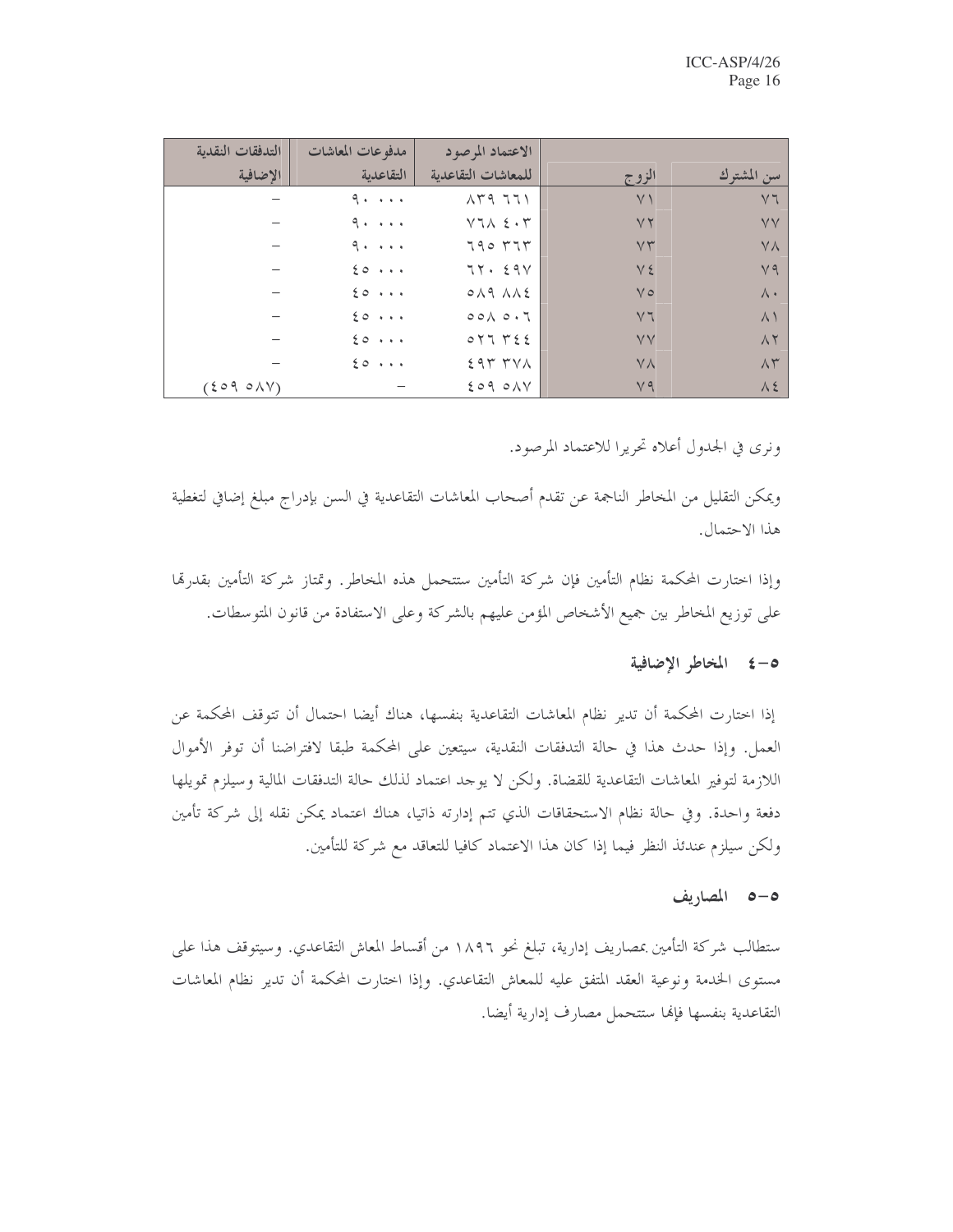#### الخلاصة والاستنتاجات  $\mathcal{L}$

# ٦–١ المزايا والعيوب

سنقدم خلاصة النتائج التي توصلنا إليها في هذه المذكرة بالإشارة إلى مزايا وعيوب النظم المختلفة للمعاشات التقاعدية.

> نظام التدفقات النقدية الذي تتم إدارته ذاتيا  $1 - 1 - 7$

> > المزايا

- تكاليف البدء في تنفيذ النظام منخفضة نسبيا؛  $\bullet$ 
	- عدم تحميد الأموال؛  $\bullet$ 
		- $\bullet$ المرونة؛
- إمكانية إعادة التأمين على المخاطر المتصلة بالعجز والوفاة؛  $\bullet$ 
	- عدم الارتباط بشركة تأمين.  $\bullet$

# العيوب

- المخاطر القصيرة الأجل المحتملة كبيرة؛  $\bullet$ 
	- طول فترة الصرف؛  $\bullet$
- عدم وجود احتياطي إذا توقفت المحكمة عن العمل؛  $\bullet$ 
	- المحكمة مسؤولة عن إدارة النظام؛  $\bullet$
- الضغوط التي سيفرضها القضاة الحاليون على الميزانيات المقبلة.  $\bullet$

نظام الاستحقاقات الذي تتم إدارته ذاتيا  $\mathbf{y} - \mathbf{y} - \mathbf{y}$ 

## المزايا

- ارتباط أقساط المعاشات التقاعدية بسنوات الخدمة؛  $\bullet$ 
	- حرية الاستثمار؛  $\bullet$ 
		- المرونة؛  $\bullet$
- إمكانية إعادة التأمين على المخاطر المتصلة بالعجز والوفاة؛  $\bullet$ 
	- عدم الارتباط بشركة تأمين.  $\bullet$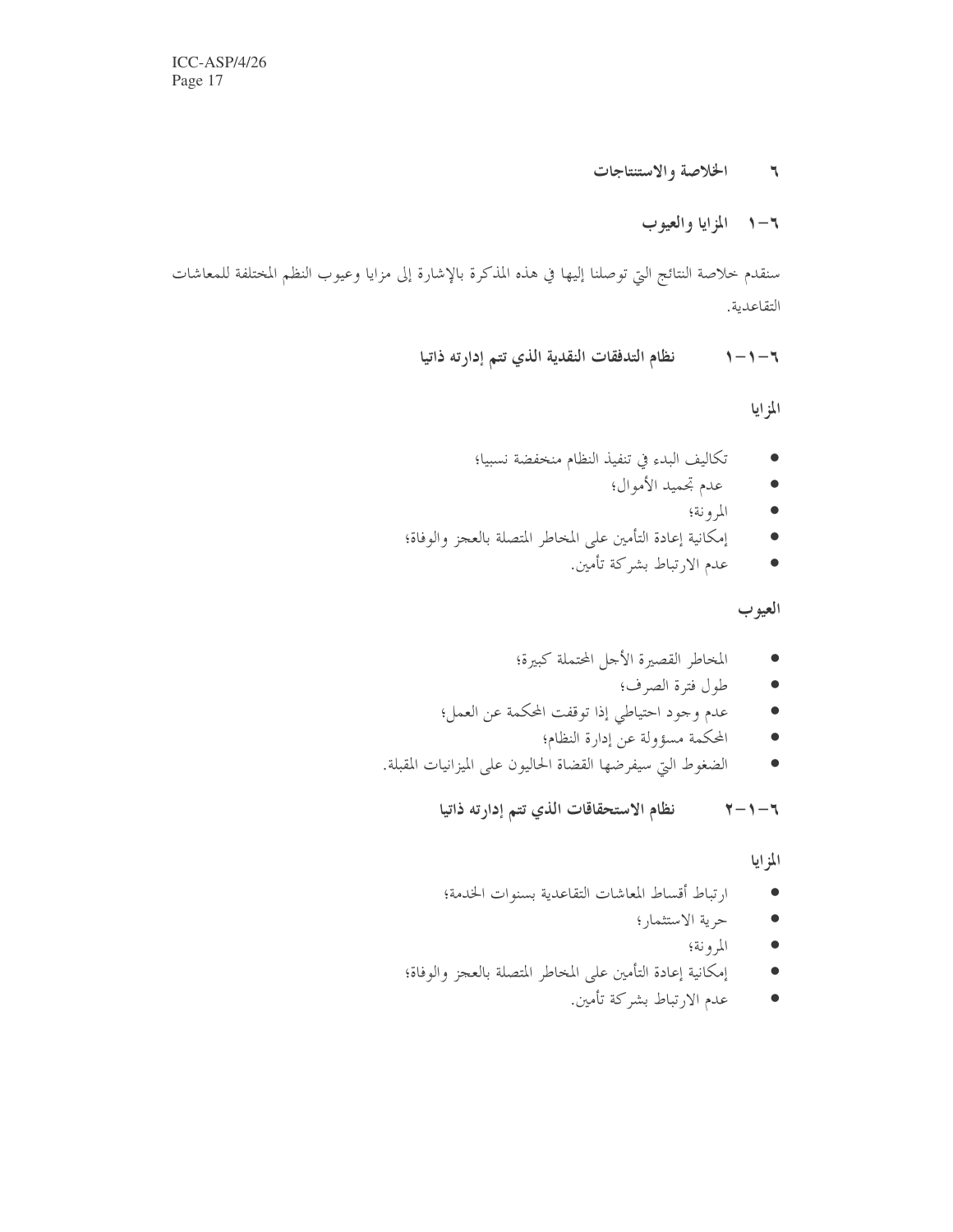### $ICC-ASP/4/26$ Page 18

### العيوب

- مخاطر قصيرة الأحل كبيرة محتملة؛
	- مخاطر طويلة الأجل محتملة؛
- القيود المفروضة على سياسة الاستثمار بالمحكمة تؤدي إلى عدم الكفاءة والتنافر؛ مخاطر الاستثمار؛
	- المحكمة مسؤولة عن إدارة النظام.

#### شركة التأمين ャートーち

المزايا

- ارتباط تكاليف المعاش التقاعدي بسنوات الخدمة؛  $\bullet$ 
	- الاستثمار بواسطة أشخاص محترفين؛
		- عائدات الاستثمار مضمونة؛  $\bullet$
		- الإدارة بواسطة أشخاص محترفين؛  $\bullet$ 
			- جميع المخاطر مشمولة بالتأمين.  $\bullet$

العيوب

- الارتباط الطويل الأحل بشركة تأمين؛
- عدم الاطمئنان إلى تنفيذ نظام المعاشات التقاعدية بواسطة شركة تأمين؛  $\bullet$ 
	- عدم الاطمئنان إلى مستوى الحدمة الذي ستقدمه شركة التأمين؛  $\bullet$
	- المشاكل المحتملة لتنفيذ نظام المعاشات التقاعدية على الصعيد الدولي.

٢-٢ الاستنتاجات

يمكن استخلاص الاستنتاجات التالية:

- نظام التدفقات النقدية المعمول به حاليا نظام قليل التكلفة فعلا في السنتين الأوليين، غير أنه يؤدي إلى مخاطر مالية (عالية) في المستقبل. فنتيجة لطول العمر المتوقع للقضاة (المتقاعدين)، سيلزم سداد المعاشات التقاعدية مدة طويلة بعد انتهاء الخدمة الفعلية للقضاة.
- يرصد نظام الاستحقاقات الذي تتم إدارته ذاتيا اعتمادات لمدفوعات المعاشات التقاعدية عن فترة  $\mathbf{r}$ الخدمة الفعلية للقاضي. ويراعي هذا النظام متوسط النفقات المتوقعة للمعاشات التقاعدية. ويعني هذا، نظرًا لقلة عدد المستفيدين للغاية، أن المخاطر كبيرة. فعلى سبيل المثال، إذا توفي قاض واحد مبكرا أو أصيب بالعجز وهو في مقتبل العمر، ستكون الآثار المالية المترتبة على ذلك كبيرة، وقد يصل مقدارها إلى مليوين يورو . وينبغي أن تتساءل المحكمة عما إذا كان هذا مرغوب فيه.
- ويمكن أن تتحمل شركة تأمين المخاطر المترتبة على العجز والوفاة التي تقع على عاتق المحكمة. وفي  $\Upsilon$ هذه الحالة سيتعين على المحكمة أن تدفع قسط إضافي للمخاطر لتغطية التكاليف المتصلة بتحمل هذه المخاطر. ومع القيود التي تفرضها المحكمة على الاستثمار في الوقت الحالي، قد تقل أيضا تكلفة المعاشات التقاعدية بنقلها إلى شركة للتأمين.